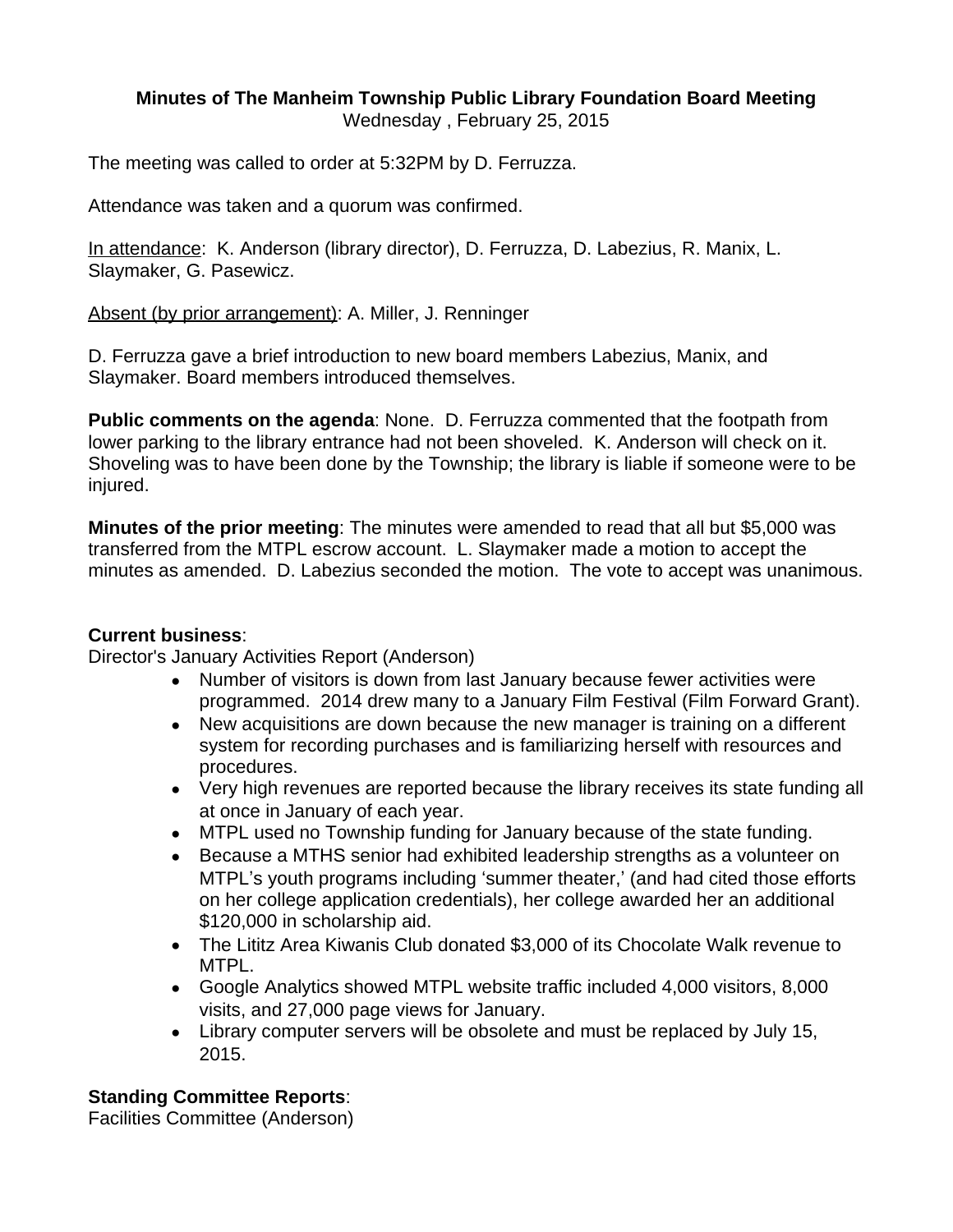- Township has been alerted about repairs needed for the exterior of the building.
- MTPL patrons complain to staff about severe limitations on parking two to three times per week. Parking is increasingly problematic as the library adds to its programming. The board discussed the parking problem and potential solutions.
- Board members expressed concern because the lack of directional signs has caused some motorists to drive the wrong on the divided roadway section of Granite Run Drive, east of Fruitville Pike.

Friends Group

• The Friends group still needs two volunteers to replace the annual book sale's co-chairs, who are resigning after next year's sale.

Finance Committee (Renninger - absent)

- Suggestion that the Board review the Foundation's investment policy.
- Discussion over how donations are deposited to the library's accounts and how funds are transferred between accounts.

### **Old Business**

2015 Fundraising Plan

- Annual fundraisers are the book sale, the direct letter campaign, and the Extraordinary Give.
- Potential fundraising ideas include a purse bingo, a Valentine's Day drawing, and parties sponsored by existing donors.
- Organizing to maximize ExtraGive donations will start earlier this year.

Strategic Plan

- Board discussed how to schedule meetings to write a new strategic plan. Meetings will probably be scheduled for weekday evenings.
- Other libraries have found success using a Strengths, Weaknesses, Opportunities, Threats (SWOT) approach to strategic planning.

State Report

- MTPL's annual report to the Pennsylvania Office of Commonwealth Libraries is due. K. Anderson is working with the State Library to resolve IT problems (at the State Library) in submitting statistics and data.
- The MTPL's report will be sent first to the Library System of Lancaster County, then to the Office of Commonwealth Libraries.

# **New Business**

- K. Anderson participated in the ALA conference in Chicago, and found it edifying, educational, and professionally invigorating. She focused on sessions related to *Libraries Transforming Communities*.
- MTPL plans to purchase special equipment that presents multi-sensorial storytimes for children on the autism spectrum. This may be an opportunity for an EITC sponsorship or a designated contribution.
- MTPL is looking at new software that helps parents customize their children's book choices.
- MTPL staff is transitioning to Microsoft Office 365. The LSLC is switching from Microsoft Outlook to Office 365, which is a cloud system similar to Google Docs. This is a big change. Training will be provided by the LSLC.
- EITC Program renews after May 1, 2015. Businesses receive tax credits for contributions made to new library programs approved by the Commonwealth.

### **Miscellaneous**